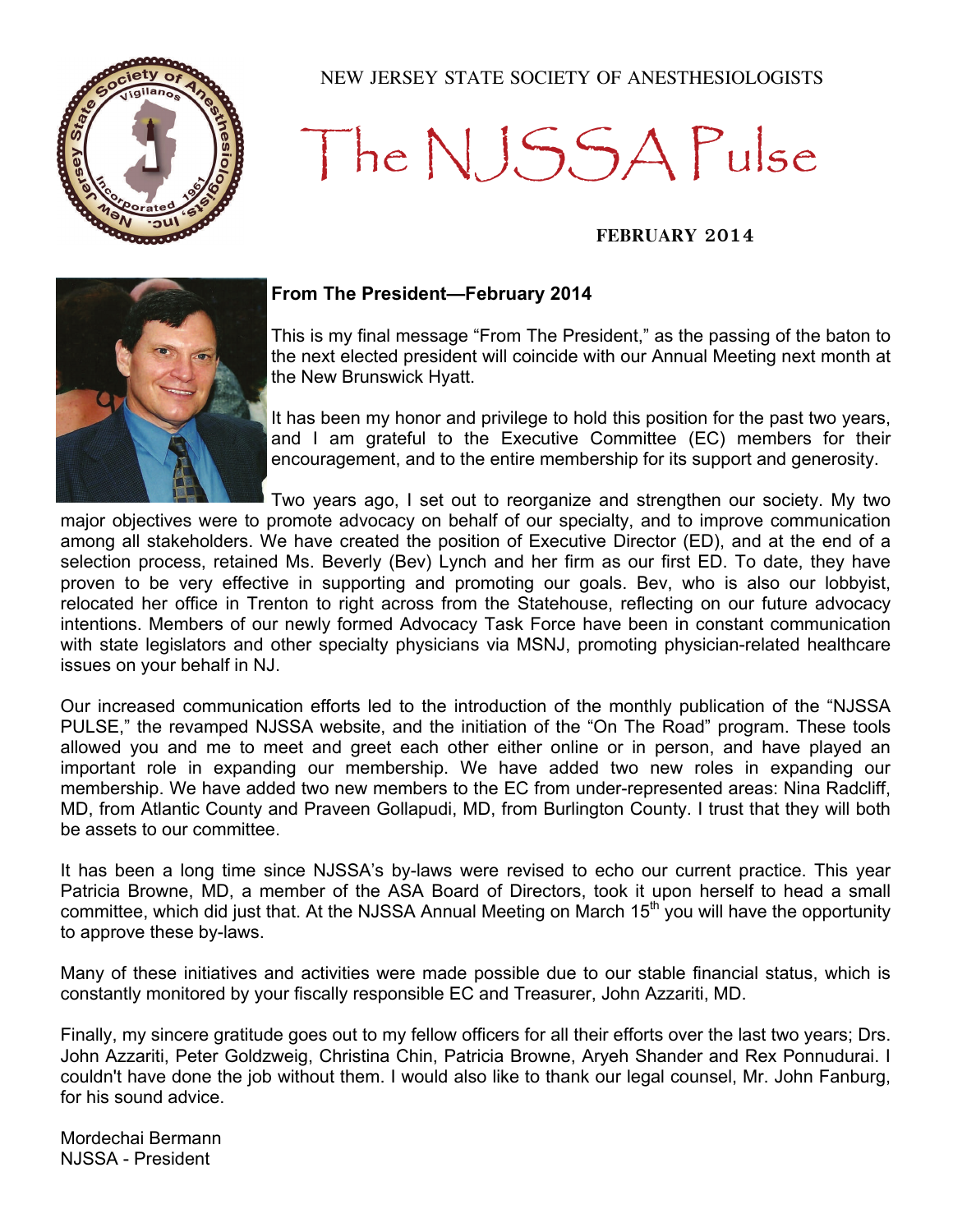# FROM THE STATEHOUSE ADVOCACY & MANAGEMENT GROUP

BEVERLY LYNCH

### **2014-2105 Legislative Session**

Governor Christie's inauguration for his second term took place on January 21, 2014. The 216<sup>th</sup> New Jersey Legislature was sworn into office on January 14, 2014. Assemblyman Vincent Prieto (D-32) became Assembly Speaker,

joining veteran members of leadership—Senate President Sweeney (D-3), Senate Majority Leader Weinberg (D-37), and Assembly Majority Leader Greenwald (D-7).

Assemblyman Gary Schaer (D-36) will replace newly appointed Speaker Prieto as Chairman of the Budget Committee. The Assembly Financial Institutions and Insurance Committee will also receive a new Chairman, Assemblyman Craig Coughlin (D-19). Senator Vitale (D-19) and Assemblyman Conaway (D-7) will continue to chair the Senate and Assembly Health Committees, respectively.

New Jersey Democrats retained control of both the Senate and the Assembly. Eight freshman Assembly members joined the legislature, with no significant reorganization in the Senate.

All legislation that was not signed into law during the 2012-2013 legislative session will need to be reintroduced. NJSSA is currently tracking 74 newly introduced bills, and that number is likely to grow significantly over the upcoming months.

### **Governor Christie presents State of the State**

On January 14, Governor Christie presented his State of the State address in Trenton. He opened the annual address by apologizing for the George Washington Bridge scandal and promising to cooperate in the investigation. During this year's address, the Governor focused on lengthening the school year and school day for New Jersey's students, pension reform, bail reform, drug treatment services and the sharing of services among local governments. The Governor briefly discussed tax reform and confirmed that he does not intend to increase taxes in 2014. The Governor promised to

discuss tax reform more thoroughly during his upcoming budget announcement.

### **2012-2013 Wrap Up**

**Loan Redemption for Physicians…** At the close of the 2012-2013 session, Governor Christie vetoed legislation that would have provided for redemption of qualifying loan expenses for physicians in specialties that are projected to experience a significant shortage, as long as the physician works in

### NJSSA Presents the NEW [NJSSAHQ.org!](http://njssahq.org/)



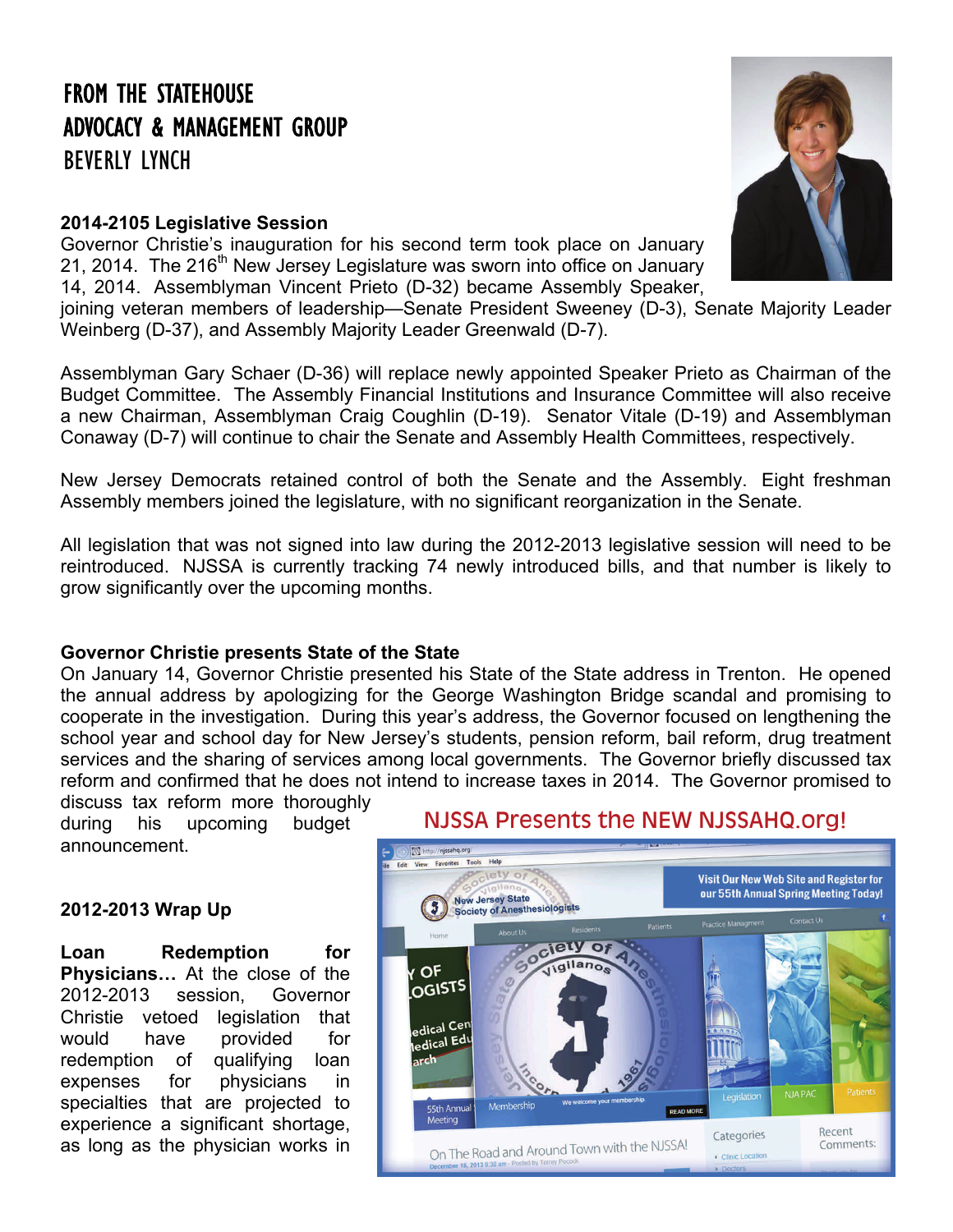New Jersey for four years in a designated underserved area. The legislation was focused on primary care doctors, including family medicine, pediatrics, internal medicine and obstetrics and gynecology. The legislation would forgive loans up to \$200,000 over four years to physicians who work in, or near, areas with high percentages of low income residents. Under current law, physicians can receive up to \$120,000 over four years, compared to the \$200,000 proposed under this bill. Physicians who hire loan redemption medical school students were also incentivized through this legislation, as they would have been exempt from paying state income tax on all of the income the practice receives from New Jersey Family Care, the state's Medicaid program for lowincome residents.

The legislation was based on recommendations by New Jersey Council of Teaching Hospitals which reported that state loan forgiveness is one of the top factors that medical residents look for in determining a practice. The medical community has already started talks with key legislators on revisiting this legislation in the 2014-2015 session. We will continue to update you as this legislation progresses.

**Scope of Practice…** Numerous bills were introduced during the 2012-2013 session that advocated for the broadening scope of the allied professions. Physicians Assistants were trying to broaden their scope through legislation that would permit each physician to develop the PA's scope of practice independently and eliminate the need to sign off on charts within a specified number of days. Advanced Practice Nurses were working to broaden their scope through legislation that would allow APNs to practice independently without a collaborative agreement with a supervising physician. APNs cite physician shortages and cost savings. Legislative efforts to reform the scope of these allied professionals were unsuccessful. We anticipate a continued effort by these groups during the 2014-2015 session.

### LEGAL REPORT JOHN FANBURG, ESQ. PARTNER, BRACH EICHLER LLC

### **FEDERAL UPDATE**

### **OIG Seeking Input on Developing Future Safe Harbor and Kickback Alerts**

The U.S. Department of Health & Human Services Office of Inspector General (OIG) recently issued a Federal Register notice soliciting future proposals and recommendations for developing new or modifying existing safe harbor provisions for the federal Anti-Kickback Statute. The OIG also

## REGISTER TODAY!

NJSSA's 55th Annual Spring Meeting

### Saturday, March 15, 2014

Hyatt Regency, New Brunswick CLICK [HERE](http://www.njssameeting.com/register.html) TO REGISTER



HYA:

**\*NOTE: NEW LOCATION\***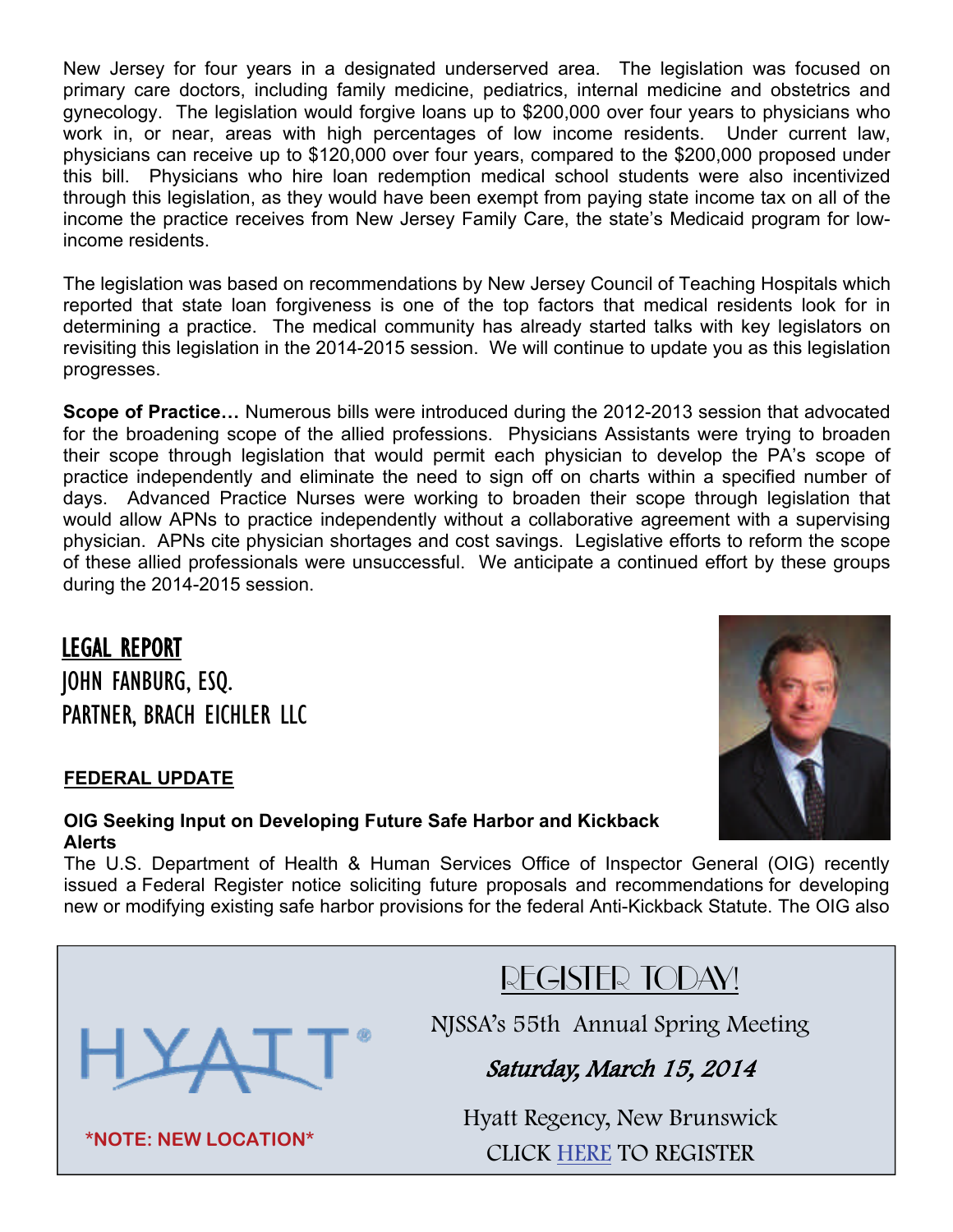solicited proposals for new Special Fraud Alerts. In 2013, the topics examined by the OIG included free or reduced cost CME programs for health care providers, rewards programs for patient compliance, discounts on Medicare Part A-covered services offered by independent providers to skilled nursing facilities, complimentary patient transportation services, compensation to individuals in clinical trials and the provision of services related to clinical trials at no cost. Additionally, the OIG considered modifications to electronic health records, investments in group practices, investments in ambulatory surgical centers, obstetrical malpractice insurance subsidies, hospital recruitment payments to practitioners, space rental and employee compensation.

The OIG will consider several factors in its evaluation of new or modified safe harbor provisions and special fraud



Your NJSSA and ASA dues can now be paid together on one invoice **ONLINE**.

You can pay at either **[asahq.org](http://www.asahq.org)** or **[njssahq.org.](http://www.njssahq.org)**

alerts. Notably, the OIG will examine the extent to which a proposal would affect an increase or decrease in access to health care services, quality of health care services, patient freedom of choice among health care providers, competition among health care providers, cost to federal health care programs and potential ability of health care facilities to provide services in medically underserved areas and whether there is any potential financial benefit to health care providers that may be taken into account in their decisions whether to order or arrange for a referral of health care services to a particular provider.

Comments must be submitted to the OIG by February 25, 2014.

### **IRS Releases Two Notices on Section 501(r) Requirements for Tax-Exempt Hospitals**

The Internal Revenue Service (IRS) recently released two Notices relating to Section 501(r) of the Internal Revenue Code. Implemented as part of the Affordable Care Act, Section 501(r) provides that, in order for a hospital to be treated as a Section 501(c)(3) tax-exempt organization, it must: (1) establish written financial assistance and emergency medical care policies; (2) limit amounts charged to individuals eligible for financial assistance; (3) endeavor to determine whether an individual is eligible for financial assistance before engaging in extraordinary collection procedures; and (4) conduct a community health needs assessment. The IRS published proposed rules in June 2012 and June 2013 implementing these Section 501(r) requirements.

Notice 2014-2 confirms that tax-exempt hospital organizations may rely on the proposed rules published in June 2012 and June 2013, pending the publication of final rules or other applicable guidance. There is currently no indication as to when the rules will be finalized.

Notice 2014-3 contains a proposed revenue procedure that allows a hospital to correct and disclose its Section 501(r) failures. Provided they are not willful or grossly negligent, the failures will be excused and the hospital will retain its Section 501(c)(3) tax-exempt status. Comments to this proposal are due by March 14, 2014..

### **OSHA Launches New Educational Website to Protect Hospital Workers and Enhance Patient Safety**

The U.S. Department of Labor, Occupational Safety & Health Administration (OSHA) recently launched http://www.osha.gov/hospitals, a new educational web resource designed to protect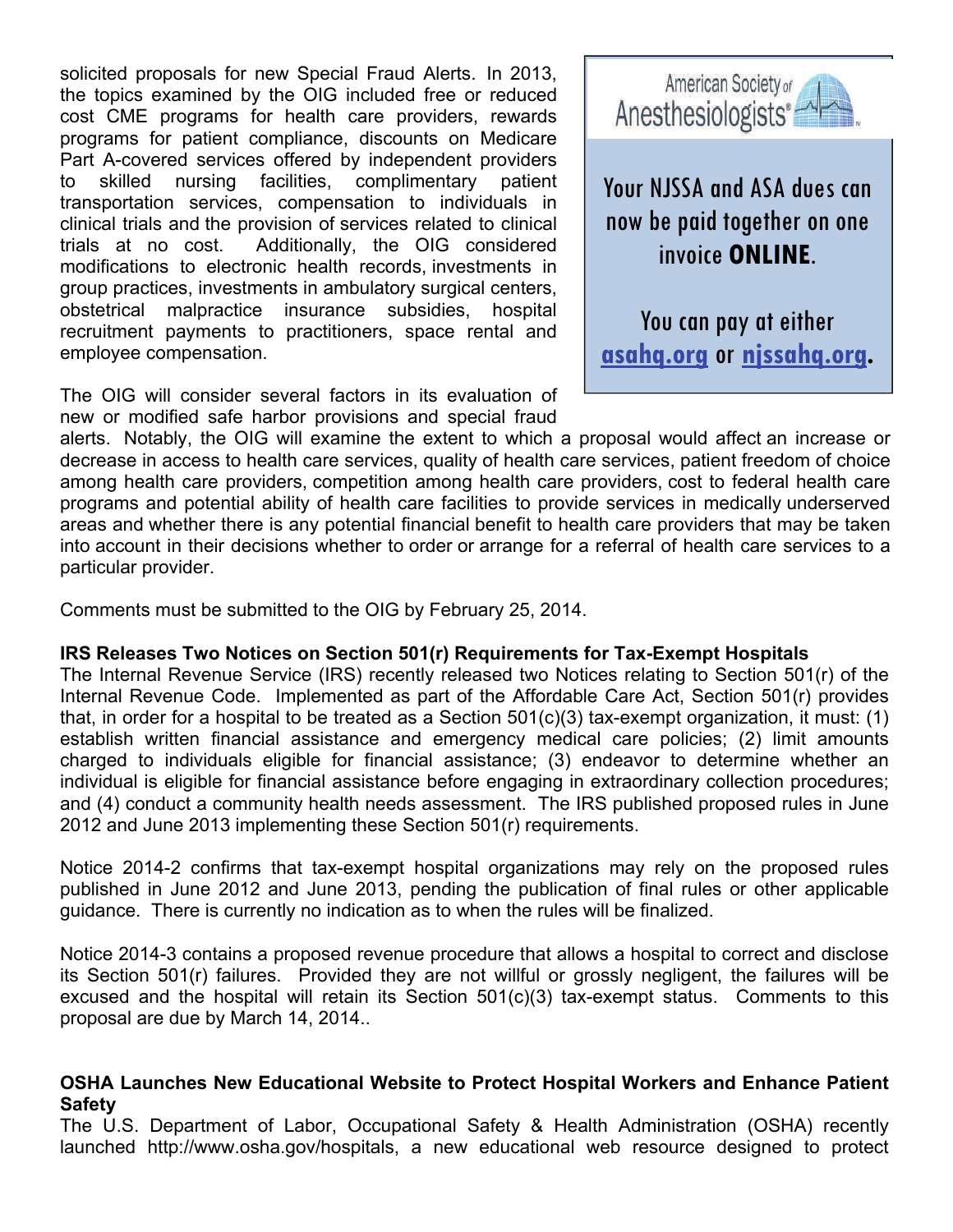hospital workers and enhance patient safety. The new website contains extensive materials to: (1) help hospitals prevent worker injuries; (2) assess workplace safety needs; (3) enhance safe patient handling programs; and (4) implement safety and health management systems. Fact books, selfassessments and best practice guides are some examples of materials that can be found on the website.

According to the OSHA website, in 2011 U.S. hospitals recorded 253,700 work-related injuries and illnesses, a rate of 6.8 work-related injuries and illnesses for every 100 full-time employees. This is almost twice the rate for private industry as a whole. Some of the injury causes are from lifting and moving patients, workplace violence, slips and falls, exposure to chemicals and hazardous drugs, exposures to infectious diseases and needle sticks. In 2012, hospitals had a \$2 billion expense from workers' compensation losses. In the OSHA press release, Dr. David Michaels, Assistant Secretary of Labor for Occupational Safety and Health, stated that "these new materials can help prevent hospital worker injuries and improve patient safety, while reducing costs. At the heart of these materials are the lessons from high-performing hospitals that have implemented best practices to reduce workplace injuries while also improving patient safety."

The website contains tools and resources to assist hospitals in implementing proactive safety and

health management systems in order to reduce the most common workplace hazards and injuries. By reducing hazards and injuries, OSHA hopes that hospital productivity will increase, patient safety and care will be enhanced and hospital costs will be reduced.

### **CMS Proposes New Emergency Preparedness Requirements for Participating Providers**

The Centers for Medicare & Medicaid Services (CMS) recently published a proposed rule that would require 17 Medicare provider and supplier types to establish an emergency preparedness program. The providers affected by this rule proposal, include but are not limited to, hospitals, nursing homes, home health agencies and ambulatory surgery centers.

The proposed rule contains four elements of the emergency preparedness program that providers will have to satisfy, including the following:

 An emergency plan based upon a risk assessment conducted by the provider using an "all-hazards" approach, which focuses on capacities and capabilities that are critical to preparedness for a full spectrum of disasters or emergencies; **Advertisement** 

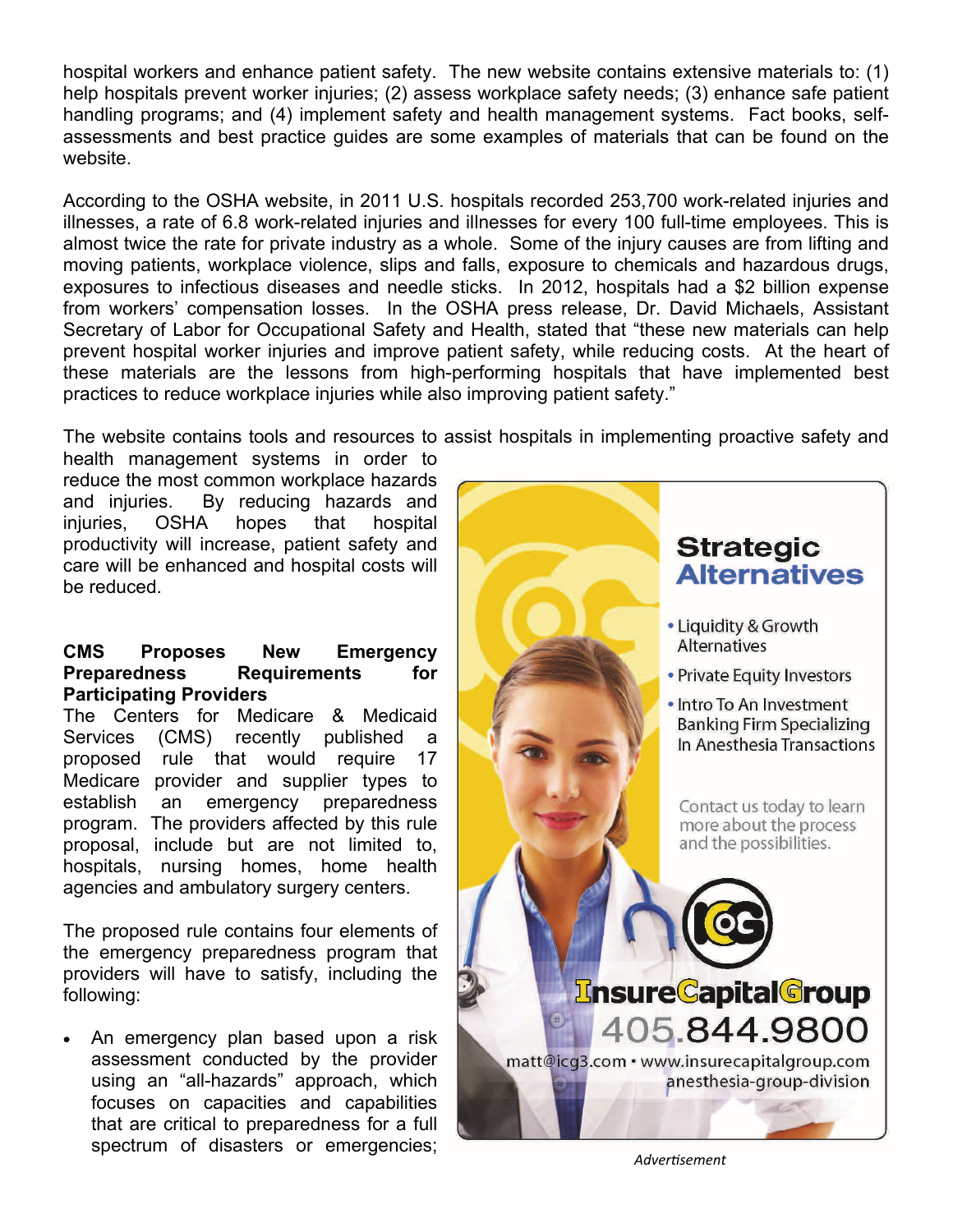this approach is specific to the location of the provider/supplier considering the particular types of hazards which may most likely occur in its area

- Development of policies and procedures based upon the emergency plan and risk assessment
- Development of a communication plan to coordinate patient care within the facility, across health care providers, and with state and local public health departments and emergency systems in order to protect patient health and safety in the event of a disaster
- Development and maintenance of training and testing programs to ensure that staff demonstrates knowledge of emergency procedures through initial and annual training sessions, drills and exercises to test the emergency plan.

Comments are due by February 25, 2014.

### **STATE UPDATE**

### **NJ Bills May Affect Health Care Providers**

**S2779** was signed into law on January 13, 2014 as P.L.2013, c.178. The law amends New Jersey's self-referral prohibition to allow for the referral of patients for lithotripsy services notwithstanding the referring physician's ownership in the facility performing the lithotripsy.

**A1545** was signed into law on January 13, 2014 as P.L.2013, c.182. The law creates a streamlined reciprocity process for medical and other licenses.

**A3586** was signed into law on January 13, 2014 as P.L.2013, c.185. The law removes the statutory authority of the Department of Health and the State Board of Medical Examiners over medical standards governing declarations of death upon the basis of neurological criteria. A declaration of death would be made by a licensed physician professionally qualified and in accordance with nationally recognized sources of practice guidelines.

**S3027** was signed into law on January 13, 2014 as P.L.2013, c.223. The law establishes a Statewide trauma care system plan, which will include all health care facilities in the State providing care to injured patients in the State, to the extent that their resources and capabilities allow.

#### **Department of Health and Human Services OFFICE OF INSPECTOR GENERAL**

**In January, DHS released a report, "Local Coverage Determinations Create Inconsistency in Medicare Coverage." The study examines the variation in coverage of Part B items and services as a result of local coverage determinations and assessed CMS's efforts to evaluate these local coverage determinations for national coverage as required by the MMA. For more information, visit [www.NJSSAHQ.com](http://www.njssahq.org/) or click [here](http://njssahq.org/wp-content/uploads/2014/02/LCDs-create-inconsistancy-in-Medicare-coverage-Jan2014.pdf).**

### Honoring Don Tyler, MD

On December 28, 2013, Don Tyler, a pediatric anesthesiologist from Children's Hospital retired. Although not a member of the NJSSA, Don grew up in Haddonfield, NJ. After working at Seattle Children's Hospital, he returned to Haddonfield while working at the Children's Hospital of Philadelphia (CHOP).

What is most interesting is his family history in anesthesiology dating back to his grandfather Everett A. Tyler. In December, Don donated to the WLM the Loving Cup given to his grandfather in 1936. I have included pictures of the cup and its inscription as well as his Board

| THE NATIONAL WORLD OF SNESINE WAYS<br>THE ANTIQUES WAND IT THEIRS<br><b>PERSONAL</b><br><b>SERVER MONTHS</b> |
|--------------------------------------------------------------------------------------------------------------|
|                                                                                                              |